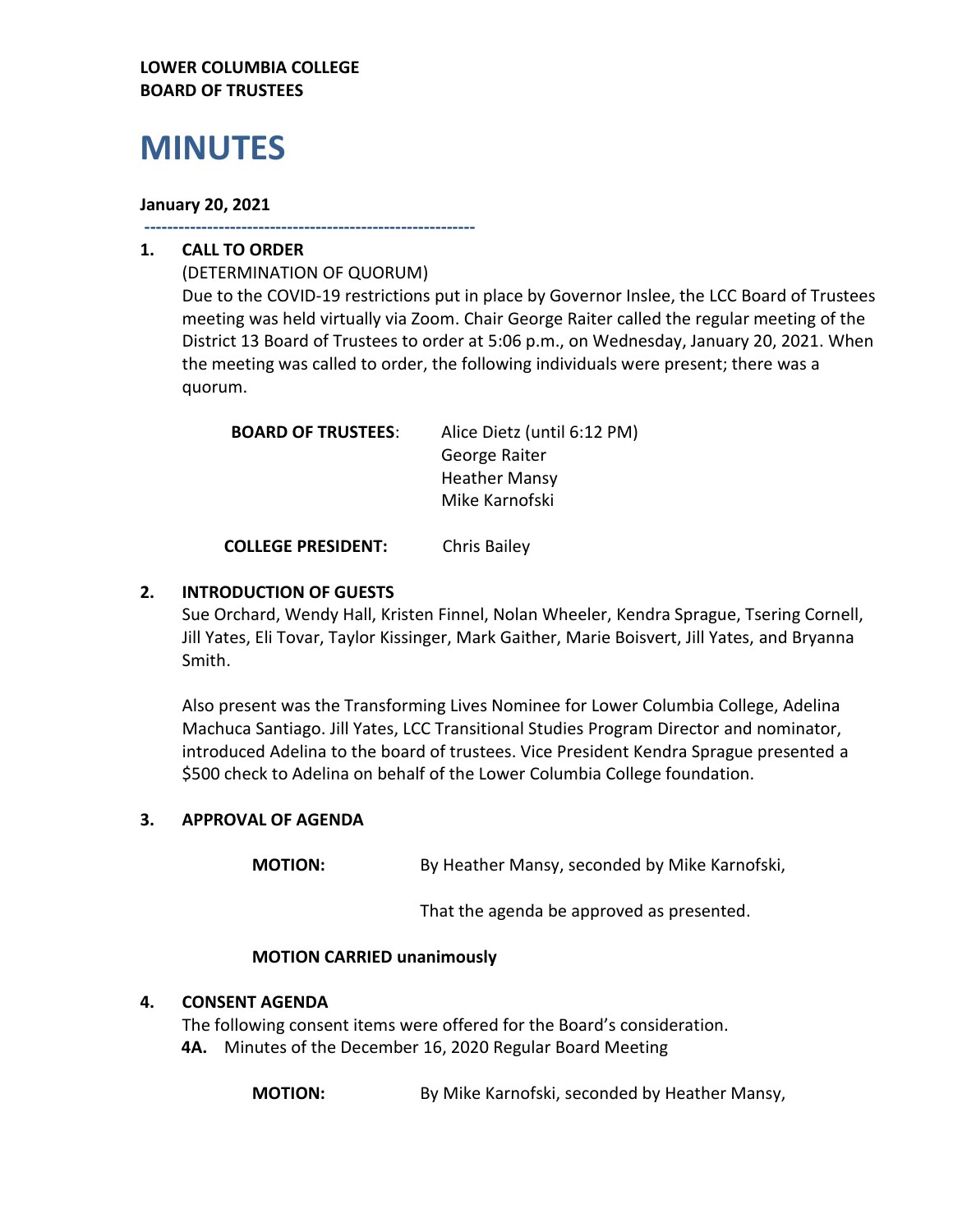That the minutes of the December 16, 2020 Regular Board Meeting be approved as presented.

# **MOTION CARRIED unanimously.**

# **5. COLLEGE INPUT**

**5A.President's Report –** President Chris Bailey shared that State FTE enrollment is down about 19% for winter quarter. However, Lower Columbia College has made a lot of improvement in enrollment numbers this past month thanks to all of the effort being put in across campus.

Next, President Bailey asked each vice president to report on their respective areas.

# Vice President of Instruction, Kristen Finnel

- $\checkmark$  Most courses were held remotely the first two weeks after the holiday break to assist with reducing the spread of COVID-19 on campus
- $\checkmark$  LCC received over \$170,000 from the GEERS funded Professional-Technical Restart grant
- $\checkmark$  The first course of the CDL program will begin running again next week
- $\checkmark$  A technology student survey was sent out to get an idea of/assist with the technology needs of students
- $\checkmark$  The WIFI hotspot has had a large increase in use during winter quarter
- $\checkmark$  Over 150 students are using online tutoring services provided
- $\checkmark$  The instructional spring schedule is being finalized
- $\checkmark$  The BAS-OLTM is in the process of getting final approval and will be presented to the SBCTC on February 4

Vice President of Administrative Services - Nolan Wheeler

- $\checkmark$  The college emergency team has been keeping up with contact tracing, although the county has abandoned efforts
	- o On campus in November, 7 intakes were completed and no positive cases were reported. In December, there were 43 intakes and 8 positives. So far in January, 44 intakes have been completed and 10 positive cases have been reported.
- $\checkmark$  There have been no reports of close contact on campus which shows that staff and students are continuing to follow safety measures the college has in place
- $\checkmark$  The college emergency team is working on communicating up-to-date vaccine distribution information to staff
- $\checkmark$  LCC is waiting on more specific guidance before spending/disbursing the second round of CARES Act funding
- $\checkmark$  There will be a financial statement audit in mid-February
- $\checkmark$  The NWAC has several draft guidelines that would be affective for winter quarter, but no final updates have been provided so LCC is moving forward with the plan followed in fall quarter
- $\checkmark$  Due to the Longview School District facilities being closed, there has been some issues finding available practice facilities for some sports teams
- $\checkmark$  If there are athletic seasons this year, they will start in April and there will be no championship tournaments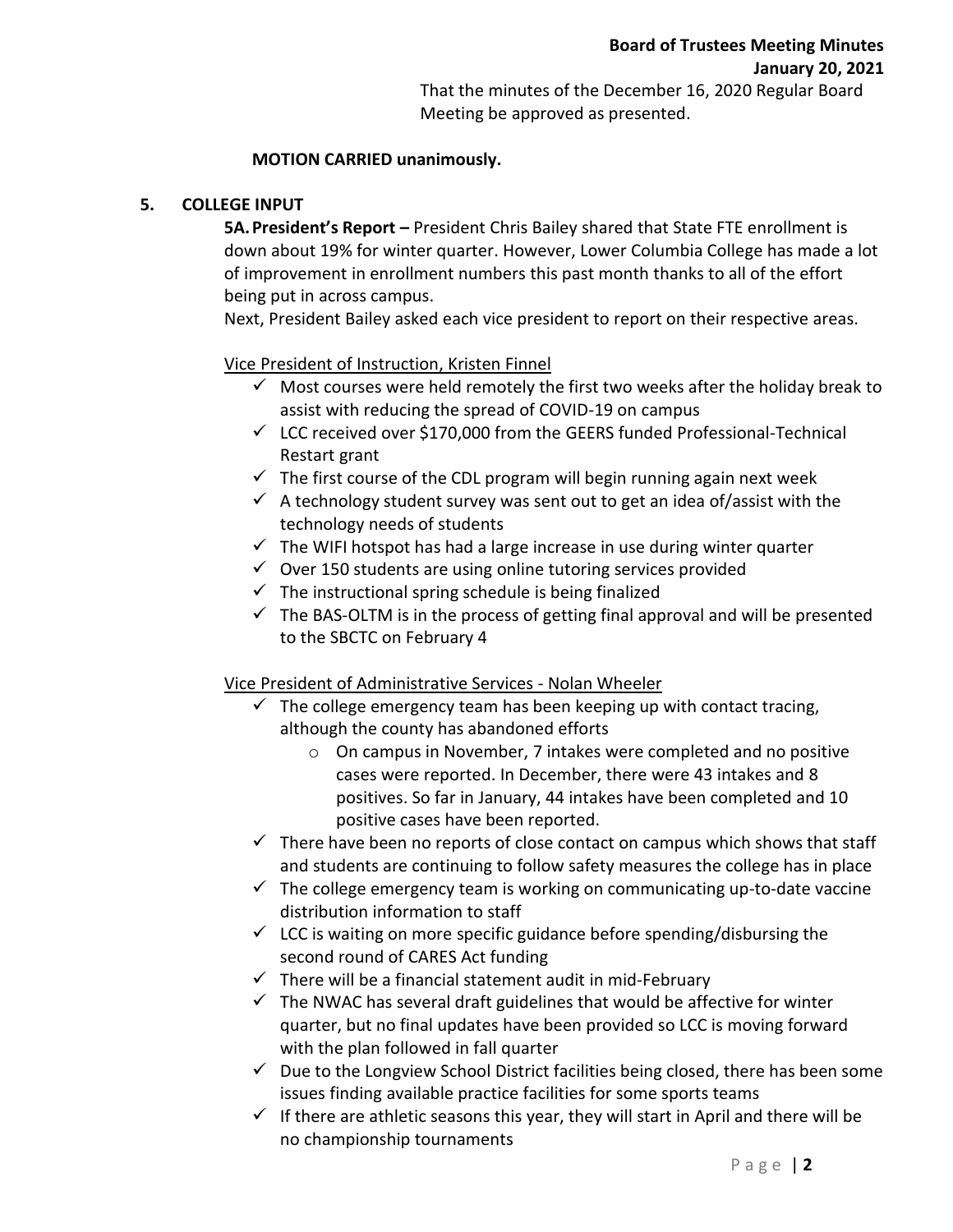# Vice President of Student Services, Sue Orchard

- $\checkmark$  The same amount of funding was received for student support as the last package from the Higher Education Emergency Relief Fund
	- o Waiting on additional guidance for eligibility, although there is other funding support for students who do not qualify for this funding thanks to the support of the foundation
- $\checkmark$  TRIO just submitted their annual report and they have exceeded expectations

# Vice President of Effectiveness and College Relations, Wendy Hall

- $\checkmark$  Things are going a lot more smoothly in ctcLink, including the distribution of financial aid
- $\checkmark$  LCC is in the process of implementing a new online admission application (OAA), which would be very beneficial to students
- $\checkmark$  There will be a Guided Pathways Evaluation visit on February 5
- $\checkmark$  Applications for the next cohort of the BAS-TE program are now open and will be accepted through the second of April

# Vice President of Foundation, HR & Legal Affairs, Kendra Sprague

- $\checkmark$  The foundation has completed financial statement audits for FY20 and there were no findings
- $\checkmark$  The Daily News will continue to partner with LCC for the Students in Need Campaign that will begin in March
- $\checkmark$  The year-end appeal raised record amounts this year for the College Student Success Fund
- $\checkmark$  The scholarship application season opened yesterday and will run through April
- $\checkmark$  The Athletics Excellence Hall of Fame will be held virtually on February 18
- $\checkmark$  The annual report to the community will be sent to print in February and will hit thousands of mailboxes by the end of the month
- $\checkmark$  HR has analyzed data on employee demographics and will present to the Diversity and Equity Committee and Executive Leadership Team
- $\checkmark$  A Workforce Diversity Plan has been created based on the governor's directive
- **5B. ASLCC Report** –ASLCC President Eli Tovar updated the board on the ASLCC. The Activities Board hosted a successful event at the beginning of the quarter and are planning events for the rest of the quarter. The Governing Board is currently working to evaluate fees imposed by the student body. Lastly, the ASLCC has begun looking at the S&A budget for next year.
- **5C. LCCFAHE Report** LCCFAHE Union President Brad Benjamin submitted a written report that was read by President Chris Bailey. The report read as follows. "LCC faculty members get ready for another term of varied learning modalities. It continues to be a challenge for most, but all faculty keep student success at the center of their work. The true collaboration between the LCCFAHE contract negotiation team and the college administration negotiating team was a great success. The LCCFAHE members ratified the Faculty Contract through online survey. The IT department has helped numerous students with their 'tech check' help over the last two terms. The Library is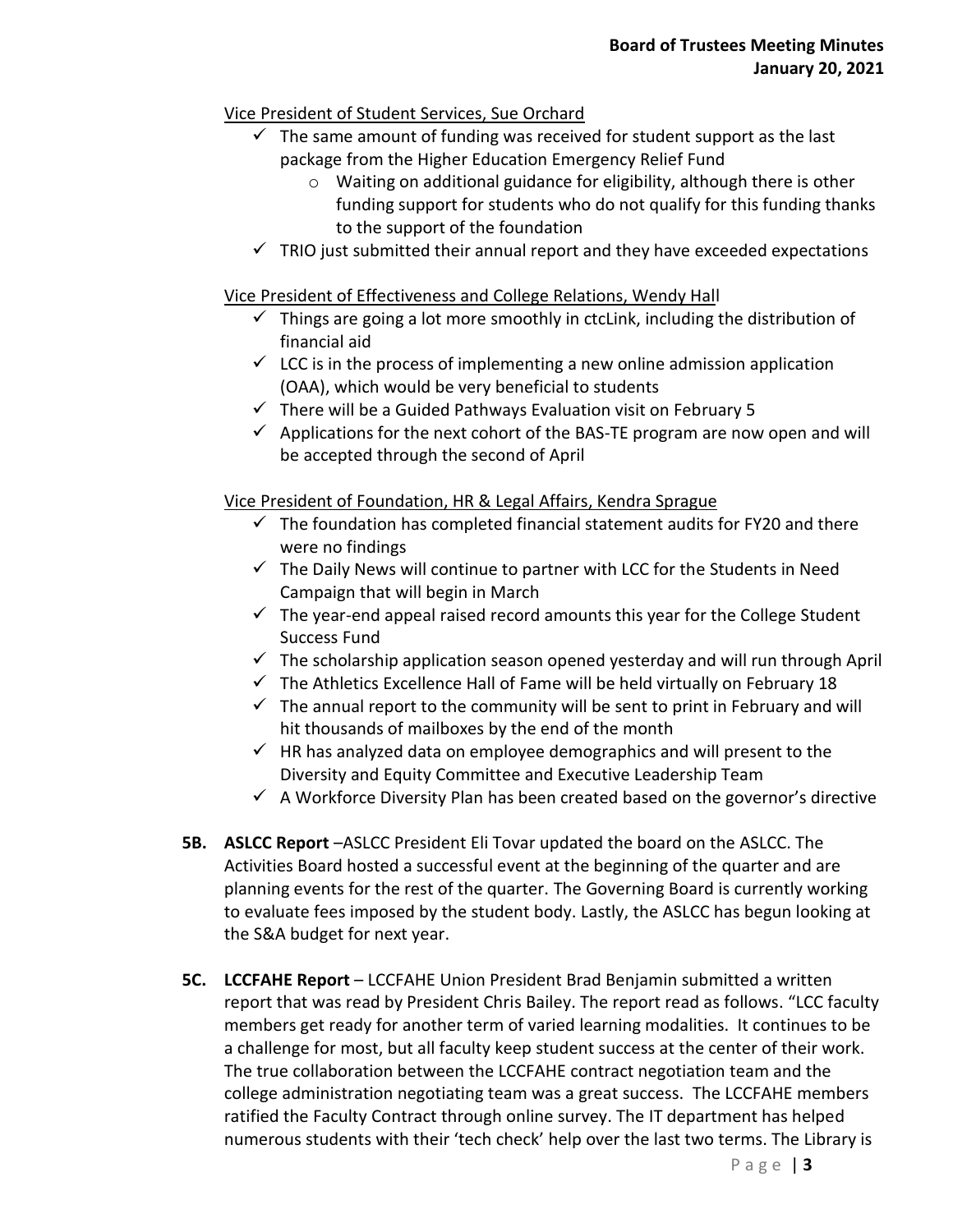# **Board of Trustees Meeting Minutes January 20, 2021**

providing amazing help to students in need of resources. David Rosi will continue to help lead LCC's effort in the Science Olympiad this year as they move to the online environment. Armando Herbelin is helping students in the Chemistry Society and helps to coordinate the USNCO (U.S. National Chemistry Olympiad). Hiedi Bauer recently had a poem published. Courtney Shah leads another term of Community Conversations and I believe they start next Thursday. Best, Brad Benjamin, LCCFAHE President."

- **5D. WFSE Report** WFSE Union President Tracy Stanley submitted a written report that was read by President Chris Bailey. The report read as follows. "Good Evening LCC Trustees. Classified staff continue to be very busy, both on campus and off. Staff have adapted well to this current new normal and are still able to serve our students, faculty and other staff in an outstanding manner. It's an honor to be able to work alongside so many dedicated individuals that have adapted in a manner that has allowed other college employees to continue to fulfill the duties of their job and to enable students to safely further their education, whether that is from on campus or remotely. Classified staff have continued to be involved with their Union. Recent elections of new officers for our Local that represents state agencies in the Kelso/Longview area has resulted in Lower Columbia College staff being elected in all the officer positions. Our members also continue to participate in online trainings and legislative lobbying opportunities as everyone continues to adjust and evolve to the current situation while continuing their participation. Happy New Year, and here's to hoping we can all return to some sort of normalcy in 2021. Have a wonderful evening and stay safe!"
- **5E. Head Start/ECEAP Written Report** A written report was submitted to the board and no members had any questions.
- **5F. International Program Written Report** Marie Boisvert, director of LCC's international program, provided a written and verbal report to update the board members on the status of the program. Students have proven to be very resilient in this challenging time. There are currently 28 students in the international program representing 14 different countries. The program has remained steady, although many programs are down across the nation. Strong partnerships have been developed with Atomi University and Wako International High School, which has contributed to the program staying strong.
- **5G. Other** None
- **6. PUBLIC COMMENT**  None

# **7. INSTITUTIONAL MONITORING**

**7A. Review Proposed Changes to Institutional Effectiveness Framework (KPIs and Core Themes)** –Vice President Wendy Hall explained that this is a preview for an item that will be on the agenda at the February workshop. LCC's institutional effectiveness framework, initially adopted by the board in 1999, was based on a set of Core Indicators of Effectiveness developed by the Association of American Community Colleges (AACC). Several things have changed since then. A modest reorganization of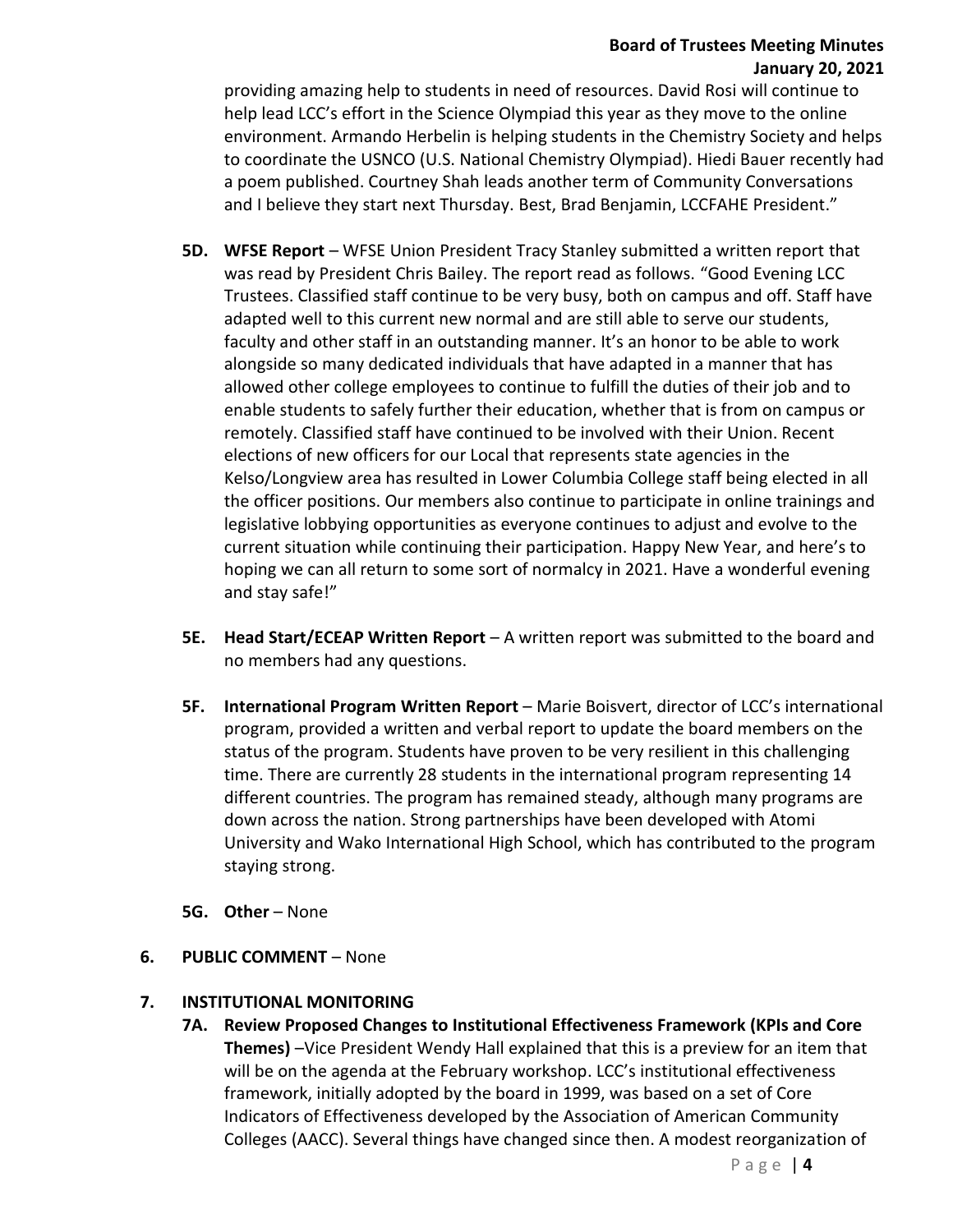# **Board of Trustees Meeting Minutes January 20, 2021**

the Key Performance Indicator (KPI) structure is proposed in order to bring LCC into better alignment with the updated NWCCU standards and the rest of the higher education community. Board members can bring any questions/suggestions they have to the February board workshop.

7B. Review Fiscal Year FY21 Budget Revision - Vice President Nolan Wheeler explained that the FY 2021 budget revision provides an increase of \$102,500 in worker retraining allocation from SBCTC. LCC received an increased worker retraining allocation based on the number of worker retraining students served during last fiscal year. Also included in this budget revision is a reduction in estimated mid-year budget cuts from the state in the amount of \$460,551 for our Guided Pathways Allocation. The revision will allow LCC to spend those funds on guided pathways efforts before the end of the fiscal year. Additionally, tuition revenue was decreased by \$48,964 to reflect the most recent tuition revenue forecast based on enrollment. Combined, these revisions reflect an increase to LCC's Operating Budget of \$514,087.

**MOTION:** By Heather Mansy, seconded by Mike Karnofski,

That the Fiscal Year FY21 Budget Revision be approved as presented with an increase to LCC's Operating Budget of \$514,087.

# **MOTION CARRIED unanimously.**

# **8. BOARD BUSINESS/INFORMATION ITEMS**

- **8A. Review Draft Agenda for February 17, 2021 Board Workshop** The draft agenda for the February 17, 2021 Board Workshop was provided to board members for review. No suggestions/corrections were made and the draft will be finalized for the February workshop.
- **8B. Ratification of 2020-2023 Faculty Contract** Vice President Kendra Sprague noted to the board that the 11 months of faculty contract negotiations went smoothly. It was collaborative and productive even though we were faced with new challenges conducting ZOOM sessions.

Highlights of substantive changes include:

1) Guaranteed pay-out of 36 earned salary increments that are on the books this year; up to 25 increments FY 22 and up to 25 increments FY 23

2) Workforce Education investment Act (WEIA) and Salary Increases:

FY 21 Nurse faculty get 26.5% increase; FY 21 High demand and general faculty get 6% increase; If WEIA is funded in FY 22 and FY 23 - the same percentages of increases will apply. If WEIA is not funded then a 3% increase will be given to all faculty.

3) The Workload articles were revised to remove higher credit workload for basic skills faculty - evening the playing field for all faculty.

4) The basic skills adjunct pay rates were eliminated and all faculty will be paid on the regular course rates beginning FY 22.